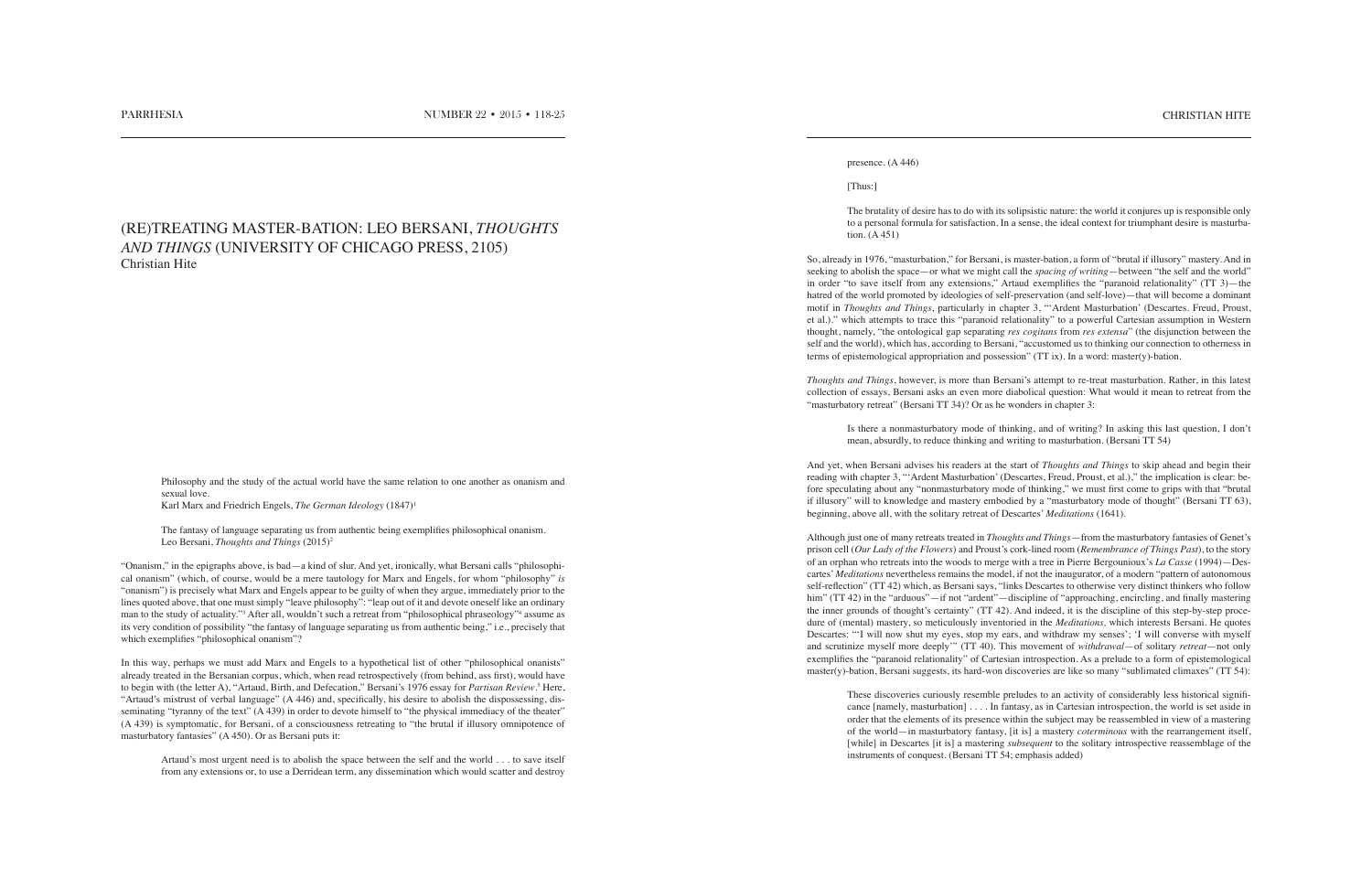## LEO BERSANI, *THOUGHT AND THINGS* CHRISTIAN HITE

Either way, this "apparently trivializing analogy" (TT 54) sets the stage for what Bersani, at the end of chapter 3, will invoke as the possibility of a "nonmasturbatory, world-immersed mode of thinking and writing" (TT 56).6

Although there are several hints as to what this might look like—for instance, Bersani considers the "oneness of cosmic being" (TT xii) in chapter 5, "Far Out," and affirms the "anti-Cartesian assumption of a commonality of being among the human subject and both the human and nonhuman world" (TT 62) in chapter 4, "'I Can Dream, Can't I'"—the two main examples of this "world-immersed" mode in *Thoughts and Things* involve what we might call filmic retreats, namely, the (utopic) figure of the Foreign Legion in Claire Denis's film *Beau travail* (1999), and the (dystopic) figure of Wrenwood in Todd Haynes's film *Safe* (1995).

Before considering these two retreats, however, we should note that for Bersani the retreat of masturbation is always profoundly bound-up with the familial (or Oedipal) retreat, so that the figure of "the orphan" running throughout *Thoughts and Things*, by its very absence of parents (or family relations), would seem to promise new modes of relationality—unfamiliar modes of connectedness and sociality—beyond "the relational identities imposed on the subject" (TT xi) by the insular violence of the "family retreat" (TT 114) and its imperatives of self-preservation (and self-love). It's no accident then that Bersani describes the (utopic) figure of the Legionnaires in *Beau travail* as "an international collection of ethnically orphaned men, many of them displaced foreign nationals with a past from which the Legion allows them to escape" (TT 6). For these "nation-orphans" (TT 100), as Bersani calls them, the Legion—not France—is homeland. Having no "fatherland," the Legionnaires in *Beau travail* represent not only a retreat from the "family [nation] retreat," but, in the many scenes of them arduously training together on "an arid plateau overlooking the sea and facing three volcanic formations rising from the water" (TT 11), as Bersani notes, the Legionnaires embody an expansive, "world-immersed" mode of depsychologized connectedness.

By *removing* (or *withdrawing*) these training scenes from any militaristic base, Denis treats the Legionnaires less as a subject-to-know than as a "filmic experiment in bodily relatedness" (TT 11). As Bersani puts it:

The exercises we now see have no clearly discernible combat function; they prepare the Legionnaires for nothing except the sociality being improvised by their bodies in their choreographed movements. The choreography demilitarizes them.  $[\ldots]$  Intimacy is exhausted by the exhausting repetition of a strenuous and fundamentally indifferent coming together. An energetic choreography stifles the movements of desire before they can become psychic designs. Sensuality, depsychologized, is prevented from mutating into the sexual. The pleasures into which the Legionnaires exercise themselves are nonpurposive pleasures of touch. (TT 11-12)

If this (utopic) "nonsadistic movement" (TT 12) embodied by Denis's Legionnaires is as close as we get to a "nonmasturbatory, world-immersed mode of thinking and writing" in *Thoughts and Things*, then the (dystopic) retreat of Wrenwood would seem to be its sinister twin.

*Safe* is indeed "about" AIDS in the sense that it enacts, as a voluntary retreat from society, the banishment from the relational field of intimacy that a homophobic culture was able to present as a hygienic imperative, and that poor, mystified Peter sees as an opportunity for self-knowledge and self-love. Peter has learned how to love Peter, which also means that Peter has learned to make of his own peter the principal object of his desire. His cure for dangerous relations—a cure for himself and for others—is the oxymoron of a masturbatory relationality . . . . At the same time, in obeying the now medically authorized homophobic goal of removing [gays] from sexuality (and especially nonmonogamous sexuality), the social order granted us a new kind of legitimacy: one earned by our acceptance of a masturbatory retreat, our acceptance of "Wrenwood" as providing the boundaries of our identity. (TT 34)

Sinister because, like the Legionnaires, Carol White in *Safe* could also be read as a figure of retreat from the "family retreat," leaving her family behind to join the Wrenwood commune after being made aware of her "world-immersed" *connectedness to* and *oneness with* the environment (albeit in the negative form of allergy and disease). And yet, while the removal (or withdrawal) of the Legionnaires moves towards an expansive, depsychologized sociality, for Bersani, Carol's retreat seems to move in the opposite direction: towards a psychologized solitude of self-preservation (and self-love). It's no surprise, then, that Bersani describes Carol's supposedly toxin-free quarters at Wrenwood in terms that recall the (masturbatory) retreat of Cartesian introspection and its "paranoid relationality":

[Carol] has to leave her cabin, still too exposed to poisons from the outside, and take what may be permanent refuge in a small, white, windowless, porcelain-lined, almost furniture-free, igloo-like structure that leaves her sequestered even from the sequestered Wrenwood community, alone with the self that is, she has been taught to believe, both the source of her illness and a possible cure (TT 28).

The fact that Carol has been *taught* these things—this "gospel of self-love" (TT 32), as Bersani calls it—by Peter Dunning, the pastoral father-figure of Wrenwood, only further proves that Carol, unlike the "orphaned" Legionnaires, never truly retreats from the "family retreat," or, more sinisterly, has simply replaced one (family/masturbatory) retreat for another.<sup>7</sup> Indeed, the insidious message of father Peter to his Wrenwood flock i.e., that environmental/immune diseases can be treated by self-love—is one Bersani believes he has heard all-too-well before "during the early years of AIDS":

Especially during the early years of AIDS, we were repeatedly told that the best and safest protection against dangerous relations with others is to renounce intimate relations with them and to practice abstinence. And if abstinence must allow for some sexual practice, that practice will of course be *masturbation*—that is, *sexual self-love*. Thus gays were once again marginalized, this time with apparent scientific authorization, in order to both save us from a world that had become too dangerous for us, and to save the world from the danger we embodied. (TT 33; emphasis added)

Bersani, here, changes his tack. Instead of masturbation being a form of "brutal if illusory" mastery and (self-) possession, it's now as if the (gay) masturbators *themselves* are mastered, duped by well-meaning gurus like Peter, and put in their (safe) place. Thus, "Wrenwood is the perfect servant of a political strategy designed by networks of power to isolate individuals from political life" (Bersani TT 33). This "Foucauldian" (TT 33) tack is then developed by Bersani below in what can only be called an unbelievable passage:

This passage is unbelievable for several reasons.

First, it should be noted that Foucault initially planned to include a separate volume on masturbation (*La Croisade des enfants*) in his *History of Sexuality* series, which he later abandoned. But judging from his lectures at the Collège de France on the *Abnormal* (1974-1975), we can assume that, as Foucault sees it, the invention of "the children's crusade"—and its ardent quest to eradicate masturbation by violently *pathologizing* and *responsibilizing* its relations—was carried out, precisely, in the name of what Bersani above calls a "hygienic imperative."8 The fact that Bersani himself attempts to turn masturbation *into* a "hygienic imperative" in the passage above—repeating this pathologizing/responsibilizing violence—is not only a massive irony at the heart of *Thoughts and Things*. It is, frankly, hard to believe that Bersani could be so oblivious to such a key part of Foucault's corpus.

Second, the notion that masturbation "removes" gays from sexuality, as Bersani claims above, is unbelievable in its assumption that masturbation is not itself a form of "sexuality," as if "sexuality" only occurs between *two (or more) human beings*, or as if one is ever truly "one," ever truly "alone." Indeed, one wonders how Bersani would respond to the implication of Lacan's aphoristic claim that "there is no sexual relationship," namely, that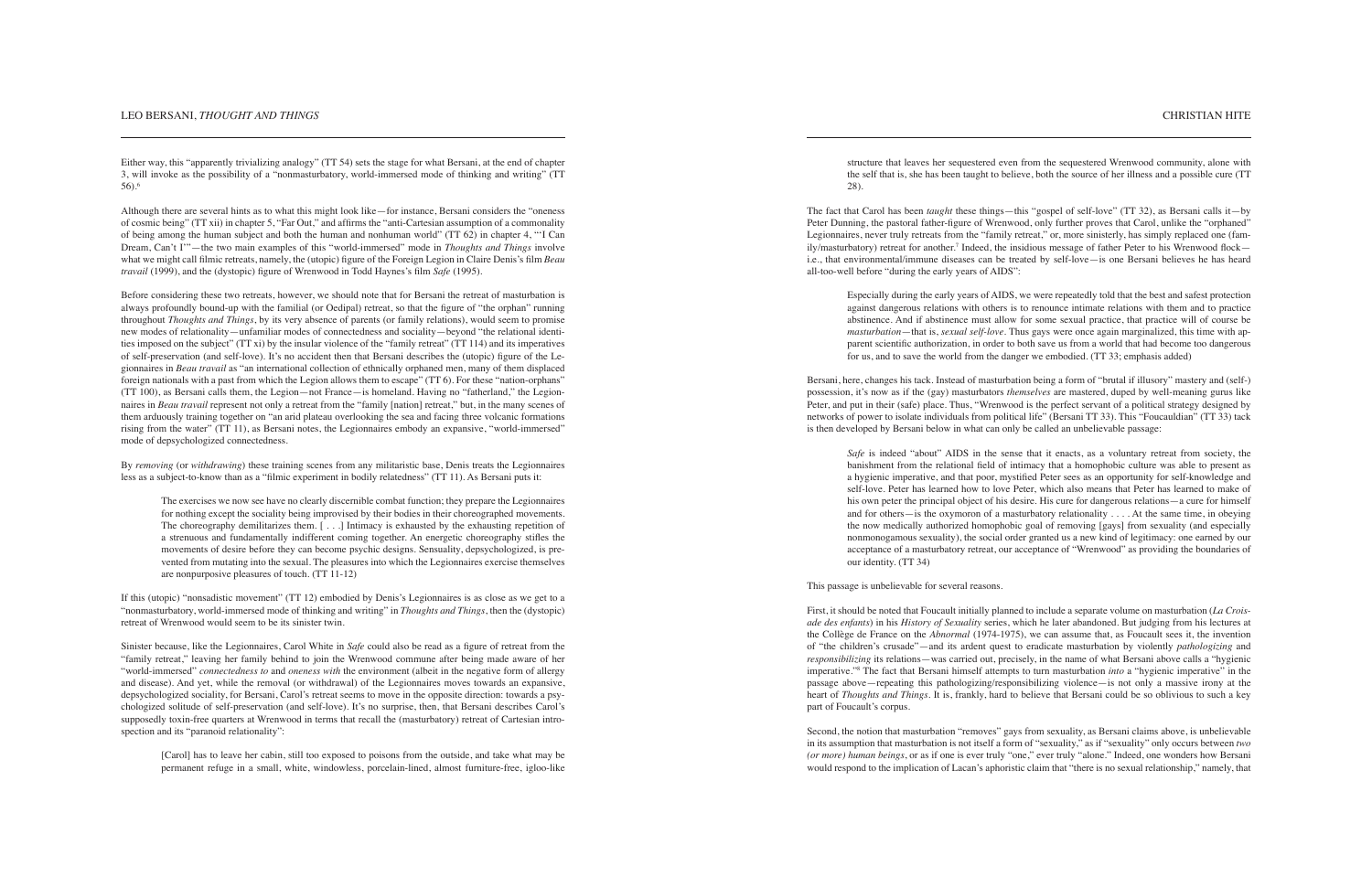all "sex" (even what Marx and Engels, in our epigraph, call actual "sexual love") is *masturbation with a partner* (whether two or more humans are involved or not)?<sup>9</sup>

Third, the idea that masturbation (or the "masturbatory retreat") could ever provide "the boundaries of our identity," as Bersani claims above, is unbelievable since, unlike the inventions of "the heterosexual" and "the homosexual," the invention of "masturbation" in the eighteenth century never solidified into a "sexual identity." Indeed, "the great interest of autoeroticism," as Eve Sedgwick has pointed out, is precisely as a "form of sexuality . . . that today completely *fails* to constitute anything remotely like a minority identity."<sup>10</sup> Of course, for Bersani to admit this "complex history" (Sedgwick 135) would also mean admitting that the term most associated with masturbation since the eighteenth century is not "self-love," as he repeatedly insists, but "selfabuse"—a kind of "battering or mutilation of oneself" (Sedgwick 145). So why this erasure?

If the term "self-abuse" never occurs in *Thoughts and Things*, it is because, I believe, it *cannot* occur there without radically undermining Bersani's claims about the "masturbatory retreat" and its supposedly "paranoid relationality" of self-protection and self-preservation. This erasure, in other words, is itself an act of selfprotective, self-preserving "self-love."

Perhaps the most blatant of these (self-protective, self-preserving) erasures of *Thoughts and Things* occurs in chapter 3, "'Ardent Masturbation' (Descartes, Freud, Proust, et al.)." As Bersani notes, the title "ardent masturbation" is taken from a non-standard translation of Freud's German phrase: "*die eifrig geübte Onanie*" (TT 53). With its connotations of burning mastery, we can understand why Bersani would "prefer" Joan Riviere's non-standard translation ("ardent masturbation") to a more literal translation, such as "diligently practiced onanism," or even "eagerly skilled onanism." However, we must ask: what has been lost in this "preference"? Is "onanism" the same as "masturbation"?

In fact, it is this retreat from the "family retreat"—this onanistic refusal of reproductive futurity—that ultimately provokes death. It's no accident that Tissot, in his infamous anti-masturbation treatise, *L'Onanisme, ou Dissertation physique sur les maladies produites par la masturbation* (1760), compares onanism to "an act of suicide."13 Indeed, Bersani himself seems to sense something of this "self-negativizing" (TT 35), as he calls it, in the (masturbatory) retreat of Carol in *Safe*. But if "the negativity of Carol's withdrawal from the world" (TT 93) remains a mysterious black hole in *Thoughts and Things*—"it is up to us to decide," as Bersani says, "if that body harbors some as yet unnamed passion" (TT 36)—this mysterious remainder nevertheless attests in

Although such a question is never asked by Bersani, his allusion to Derrida's *Dissemination* (1972) in his early Artaud essay (if not in *Thoughts and Things*) begs it.11 *Dissemination*, after all, is a text littered with references to an (undecidably) in/voluntary spilling and scattering of "seeds (*spermata*)" (351) which, as Derrida says, is "always carried out at a loss and unto death" (351). *Dissemination*, we might say, is sown in the sticky refuse of Onan, the man put to death in the Old Testament book of Genesis after having "spilt his seed on the ground," but whose name, ironically, gives birth to "onanism," that eighteenth-century invention disseminated throughout Europe in various medical manuals and sensational handbooks. As Stengers and Van Neck recount this "crime of Onan" (Gen. 38: 6-10):

But if Bersani never mentions Genet's orphanhood—in stark contrast to his exalted Legionnaires—perhaps it's because Genet remains too much a prisoner of what Bersani calls "his exalted masturbatory fantasies" (TT 16). And yet, how else would "the children," as Bersani says, "refuse the family game imposed on them," if not by refusing the Oedipal game and its suppression of masturbation, imposed, as Freud says (in the case of a boy), by parents "forbidding him to manipulate his genitals"?14 After all, Freud is clear: "Every new arrival on this planet is faced by the task of mastering the Oedipus complex."15 And the epitome of this mastery is precisely the renunciation, as Freud says (this time speaking of a girl), of "the manual stimulation of her genitals." In fact, so crucial is this renunciation that Freud himself wonders in his last book, *An Outline of Psychoanalysis*  (1940), whether the Oedipus complex would even exist without this suppression of masturbation, stating: "no investigation has yet been made of the form taken by [the Oedipus complex] among races and in civilizations which do not suppress masturbation among children" (O 93).

Judah, the Bible says, had three sons, the eldest of whom where Er and Onan. Er married Tamar, but he "offended Yahweh greatly, so Yahweh brought about his death. Then Judah said to Onan, *take your brother's wife, and do your duty as her brother-in-law, to produce a child for your brother.* But Onan, knowing the child would not be his, spilt his seed on the ground every time he slept with his brother's wife, to avoid providing a child for his brother. What he did was offensive to Yahweh, so he brought about his death."12

Onan, we might say, *refuses* to play the "family game" (Bersani TT 14)—the generation(al) game—through a kind of technique of the spilt seed "carried out at a loss and unto death."

its very "negativity" to an erasure of onanistic "self-abuse" at the heart of *Thoughts and Things* (as if ardently *rubbed-out*), a "self-abuse" whose dissemination is beyond willful mastery and indifferent to self-preservation, or as Derrida says, "spills it in advance" (268).

In a similar way, Genet—the onanistic orphan—remains a foreclosed figure of "negativity" at the heart of Bersani's reading of *Our Lady of the Flowers.* It's ironic because, as we've seen, the figure of "the orphan" usually appears in *Thoughts and Things* as a promise of (utopic) retreat from the insular violence of the familial (or Oedipal) retreat. Indeed, Bersani ends chapter 1, "Father Knows Best," in exalted praise for "orphans":

I would like my own exercise in witnessing [in *Thoughts and Things*] to be taken as an admittedly exalted collaboration with the children who refuse the family game imposed on them, children who insist, in their play, on the foreignness of that game and on their determination to remain orphans. (TT 14)

Admittedly, Bersani's reconsideration of the mother-child dyad—as a way of questioning "the necessity of the father as the vehicle of entry into the social" (TT 110)—seems to offer an alternative: "There is a warmth of fusion prior to the relational itself" (Bersani TT 113). And indeed, it is precisely the figure of "the orphan" in Bergounioux's *La Casse* that invites us, as Bersani says, to consider "maternal warmth not as fortifying a world-denying intimacy, but as spreading beyond the child and suffusing otherness not with echoes of familial violence but rather with a nonfamilial familiarity" (TT 114). Here, finally, we might say, is a "nonmasturbatory, world-immersed mode of thinking and writing." And yet, what else is this "maternal warmth" but "the warm flow of milk" (T 47), as Freud says, stimulating the child's lips as it ardently sucks at the mother's breast? As Freud notes, "To start with, the child certainly makes no distinction between the breast and its own body" (O 89); "it has no sexual object, and is thus auto-erotic" (T 48). But isn't this auto-eroticism precisely what Bersani wants to call a "warmth prior to the relational itself"? Ironically, if "maternal warmth" (or "cosmic oneness") turns out to be just another name for "auto-eroticsim," then Bersani ends up sounding a lot like "poor, mystified Peter."

If not, in his ardent desire to retreat from the "masturbatory retreat," Bersani has simply proven himself a true disciple of the "philosophical onanism" of Artaud, who once wrote:

I have only a face of wax and I am an orphan And yet wherever I go Angels come To show me the path of that strange Father Whose heart is softer than a human father's heart

Seek me out, I come from the kingdom of peace, That peace that penetrates the very stones, And I have pity on this incessant dust